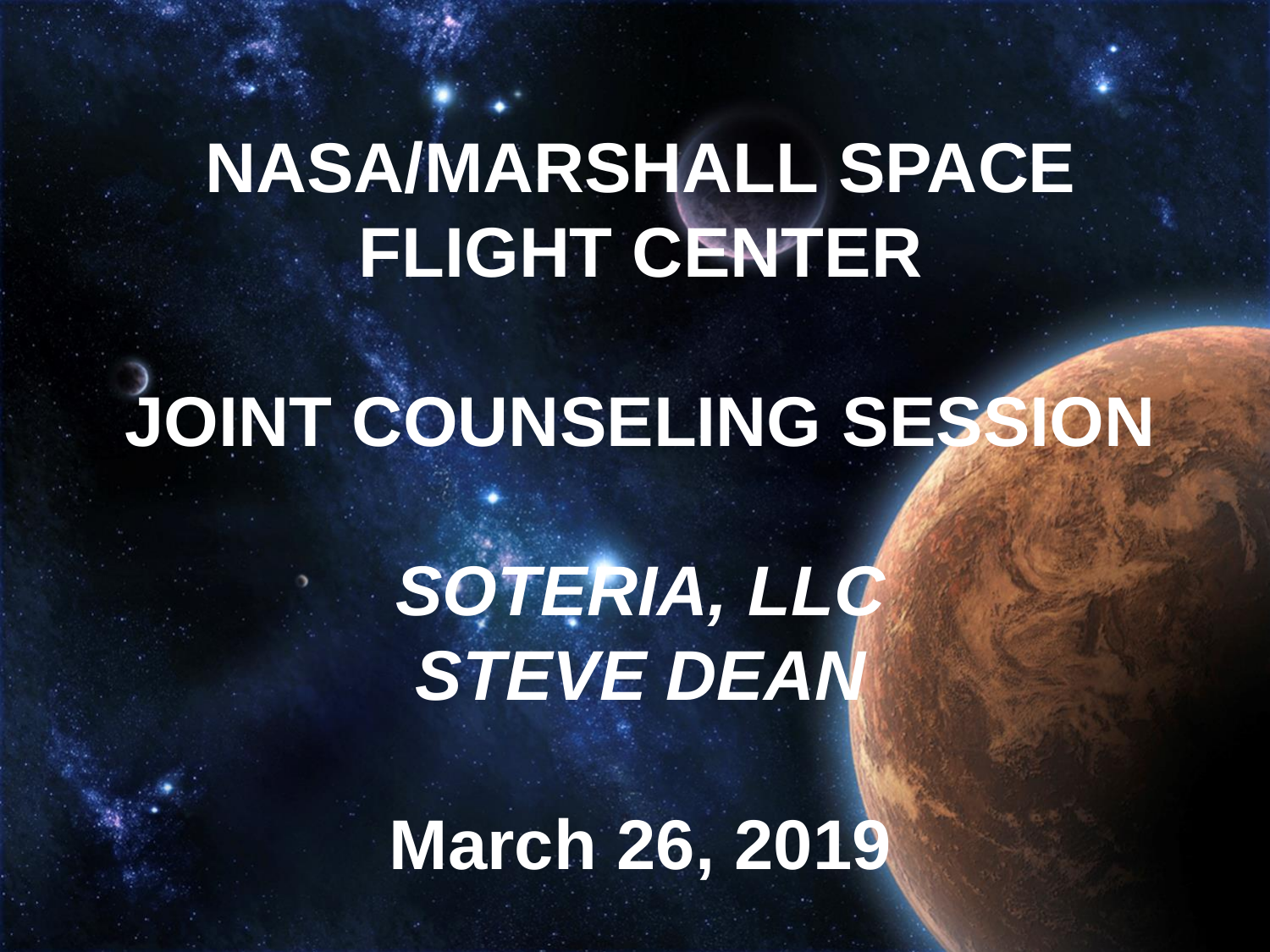# Background

| <b>COMPANY</b><br><b>NAME:</b> | <b>SOTERIA, LLC</b>                                  | <b>ADDRESS:</b>                     | 28 W 10th STREET<br><b>ANNISTON, AL 36201</b> |
|--------------------------------|------------------------------------------------------|-------------------------------------|-----------------------------------------------|
| <b>OWNER:</b>                  | <b>STEVE DEAN</b>                                    | <b>CONTACT NAME:</b>                | <b>PHILLIP DEAN</b>                           |
| <b>EMAIL:</b>                  | sdean@soteriasilence.com<br>pdean@soteriasilence.com | <b>YEARS IN</b><br><b>BUSINESS:</b> | $\overline{\mathbf{3}}$                       |
| <b>CAGE CODE: 7TE81</b>        |                                                      | <b>DUNS NUMBER:</b>                 | 879150774                                     |
| <b>WEB SITE:</b>               | <b>SOTERIASILENCE.COM</b>                            | <b>NAICS CODES:</b>                 | 332721                                        |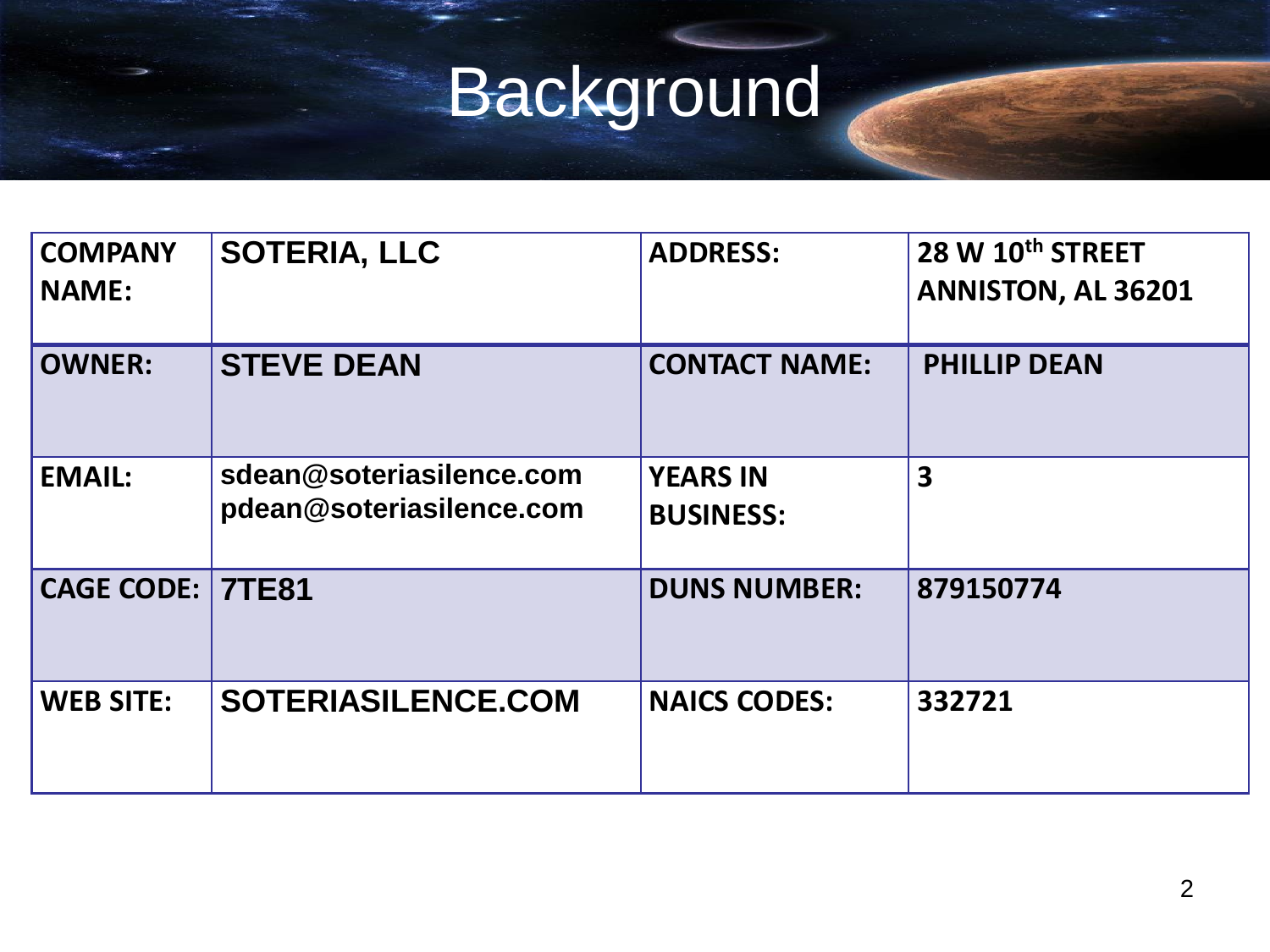### Business Size & Classifications

| <b>TOTAL EMPLOYEES:</b> |               |
|-------------------------|---------------|
| <b>AVERAGE SALES:</b>   | \$499K / year |

| <b>CLASSIFICATIONS (select from list below):</b> | <b>Yes/No</b>  |
|--------------------------------------------------|----------------|
| <b>SMALL BUSINESS</b>                            | <b>Yes</b>     |
| <b>SMALL DISADVANTAGED BUSINESS</b>              | <b>No</b>      |
| <b>NATIVE AMERICAN-OWNED</b>                     | <b>No</b>      |
| <b>ALASKAN NATIVE CORPORATION</b>                | <b>No</b>      |
| <b>WOMEN OWNED</b>                               | <b>No</b>      |
| <b>ECONOMICALLY DISADVANTAGED WOMEN OWNED</b>    | <b>No</b>      |
| <b>VETERAN-OWNED</b>                             | <b>No</b>      |
| <b>SERVICE DISABLED VETERAN OWNED</b>            | <b>No</b>      |
| <b>HUBZONE CERTIFIED</b>                         | <b>Pending</b> |
| 8(A) CERTIFIED                                   | <b>No</b>      |
| 8(A) EXPIRATION DATE (if applicable)             | N/A            |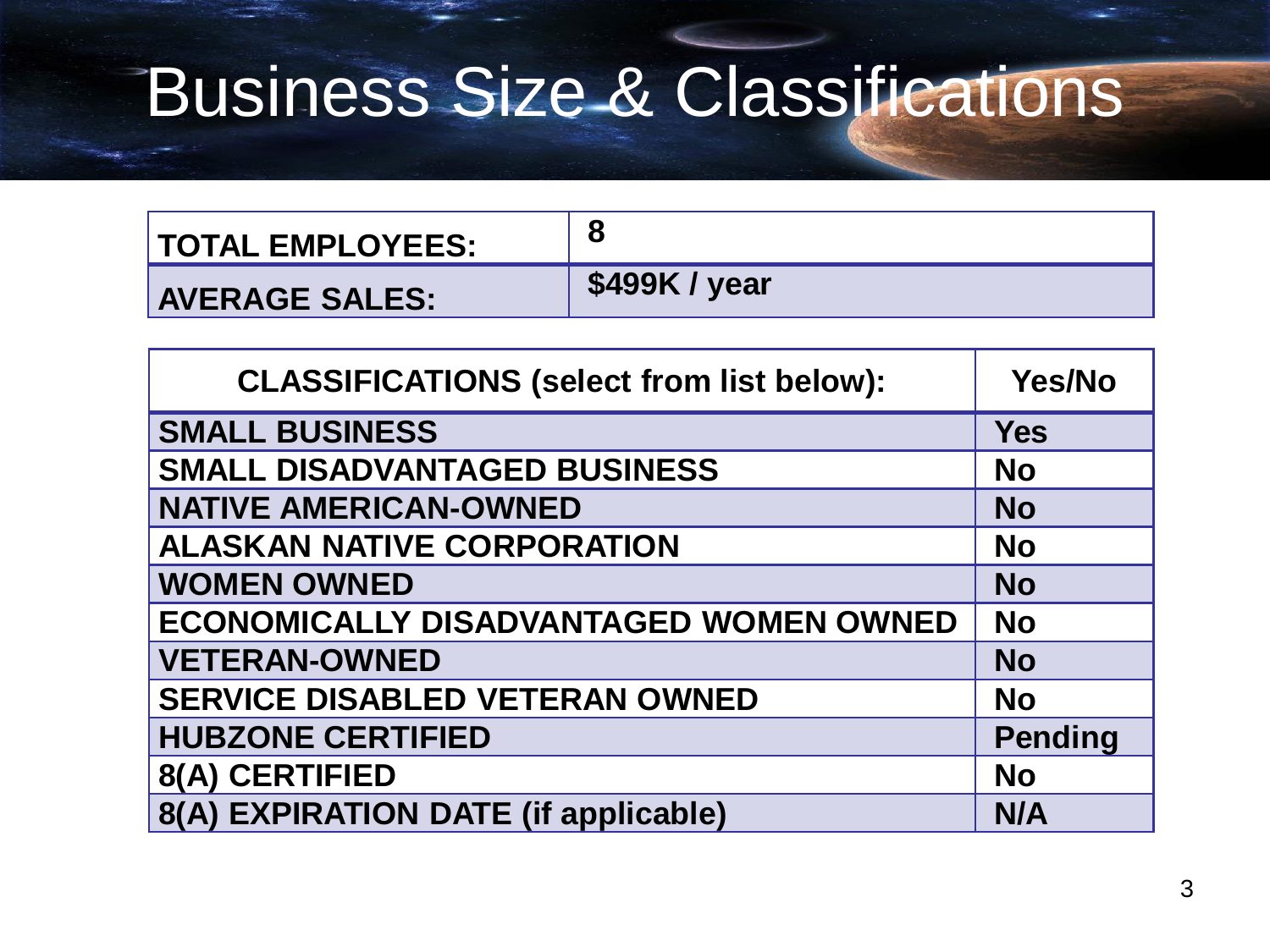### Quality Systems

- Our Quality Management System is ISO 9001: 2015 Certified
- Quality Policy: It is the policy of Soteria to consistently meet **customer and regulatory requirements** in a safe, timely and cost effective manner while working to improve product quality, customer satisfaction and our processes.

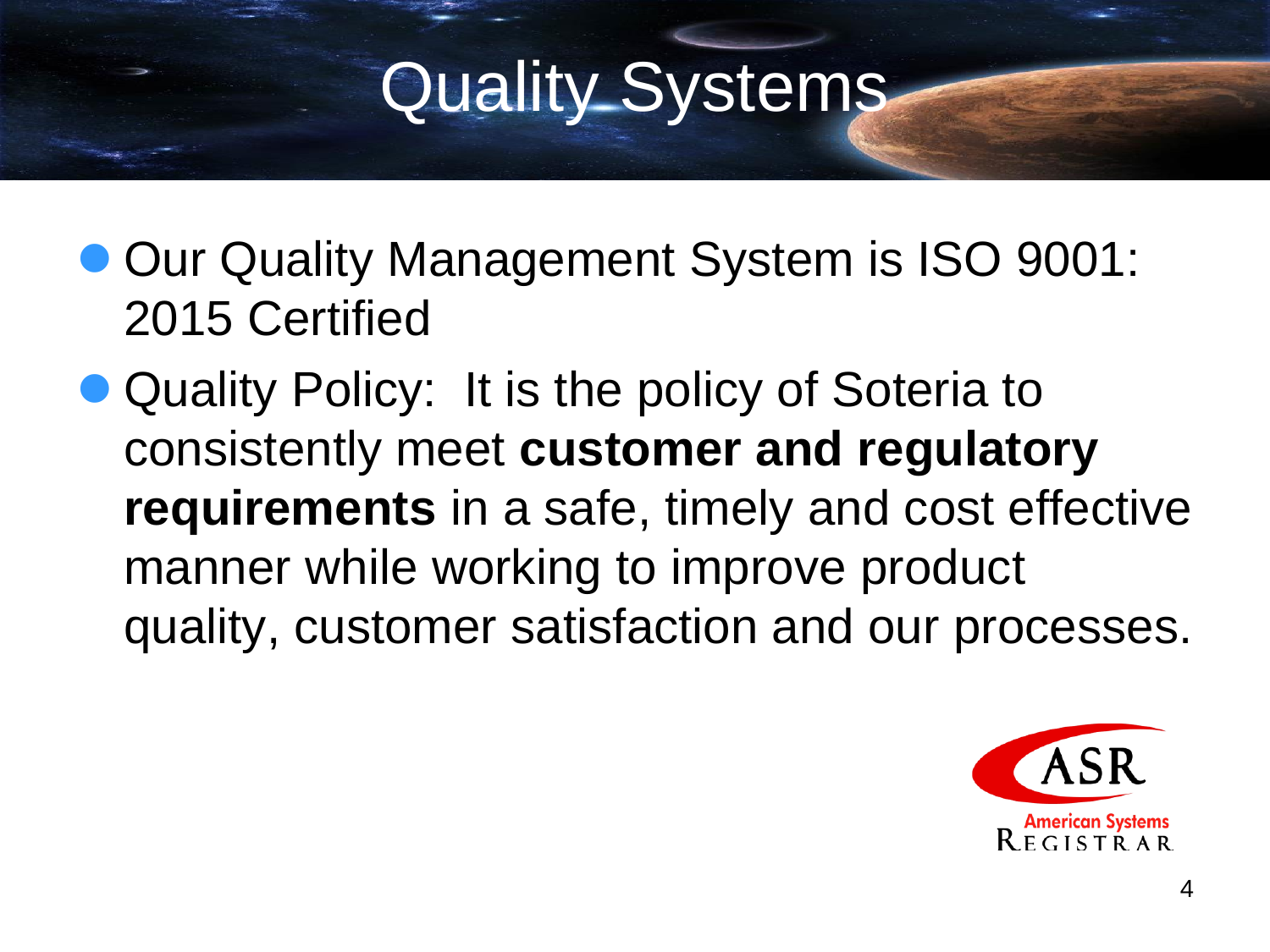### Skills & Processes

#### **Skills**

- **30+ Years Experience Managing Machining and Fabrication Operations**
- **30+ Years Experience in Mechanical and General Engineering**
- **Skilled Machinists**
- **Skilled Quality Assurance/Control Personnel**

#### **Processes**

- **Precision Turned Machining Utilizing State-of-the-Art Equipment**
- **Manufacturing Software Systems Include MasterCam and G-Zero for Machine Programming and SolidWorks for Design**
- **Quality Lab**
- **Abrasive Cleaning/Polishing**
- **Laser Engraving**
- **Minimal Heat Treat Capability**
- **Plating and Coatings are Outsourced to Reputable Vendors**
- **Magnetic Particle Inspection is Outsourced**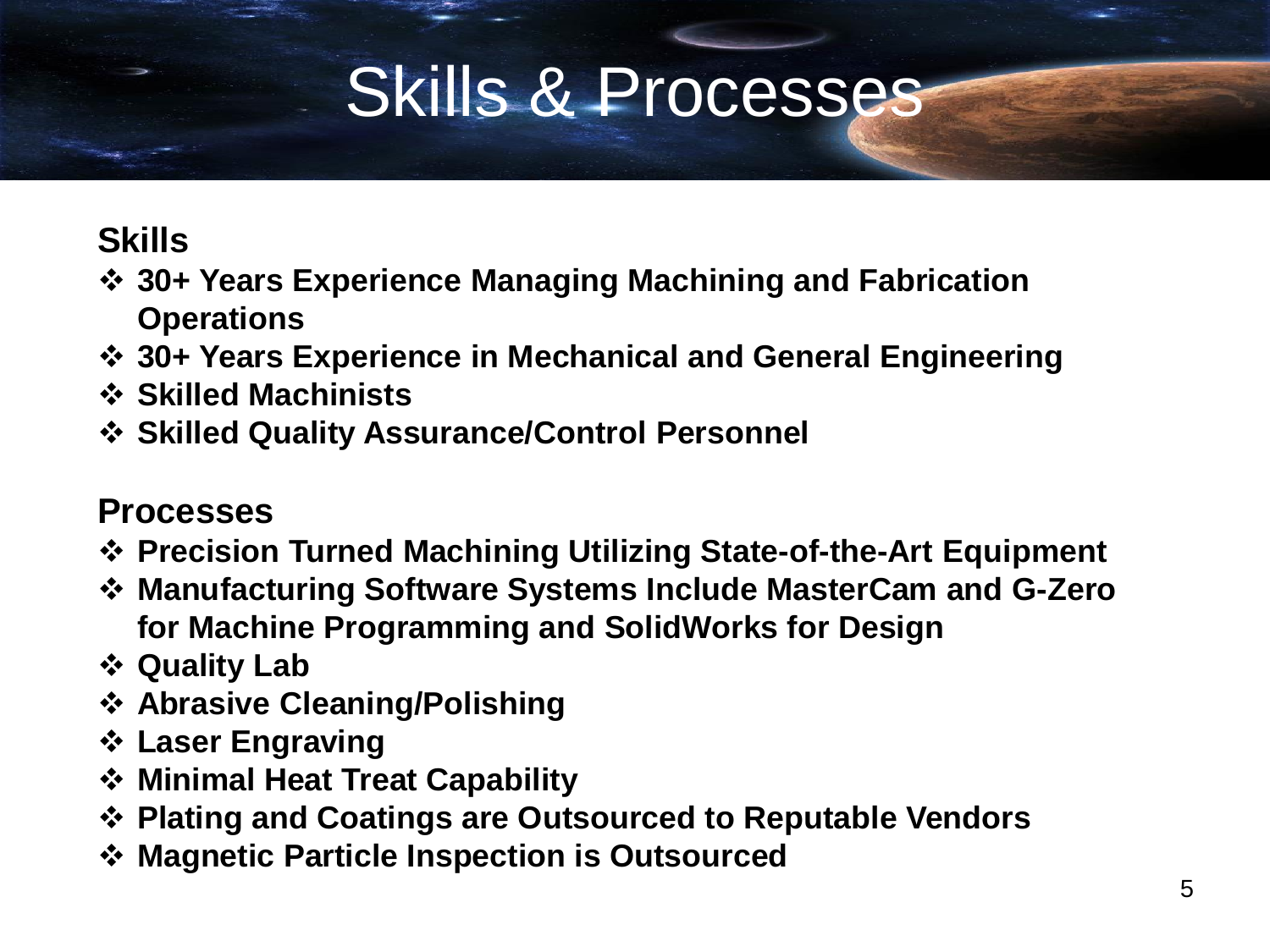### Skills & Processes (Cont.)

#### **Equipment:**

- **Haas CNC Vertical Machining Centers (2 ea. 4 Axis and 2 ea. 5 Axis)**
- **Citizen CNC 7 Axis Automatic Lathe w/High Pressure Coolant System**
- **Hyundai CNC 3 Axis Lathe**
- **Okamoto Surface Grinder**
- **Burr King Vibratory Bowls (4 ea.)**
- **Trinco Glass Bead Cabinet**
- **Cress Double Industrial Furnace**
- **Zeiss Coordinate Measuring Machine**
- **SPI Digital Measuring Projector**
- **AmScope Industrial Microscope**
- **Cobalt Laser Engraver**
- **Starrett Bench Hardness Tester**

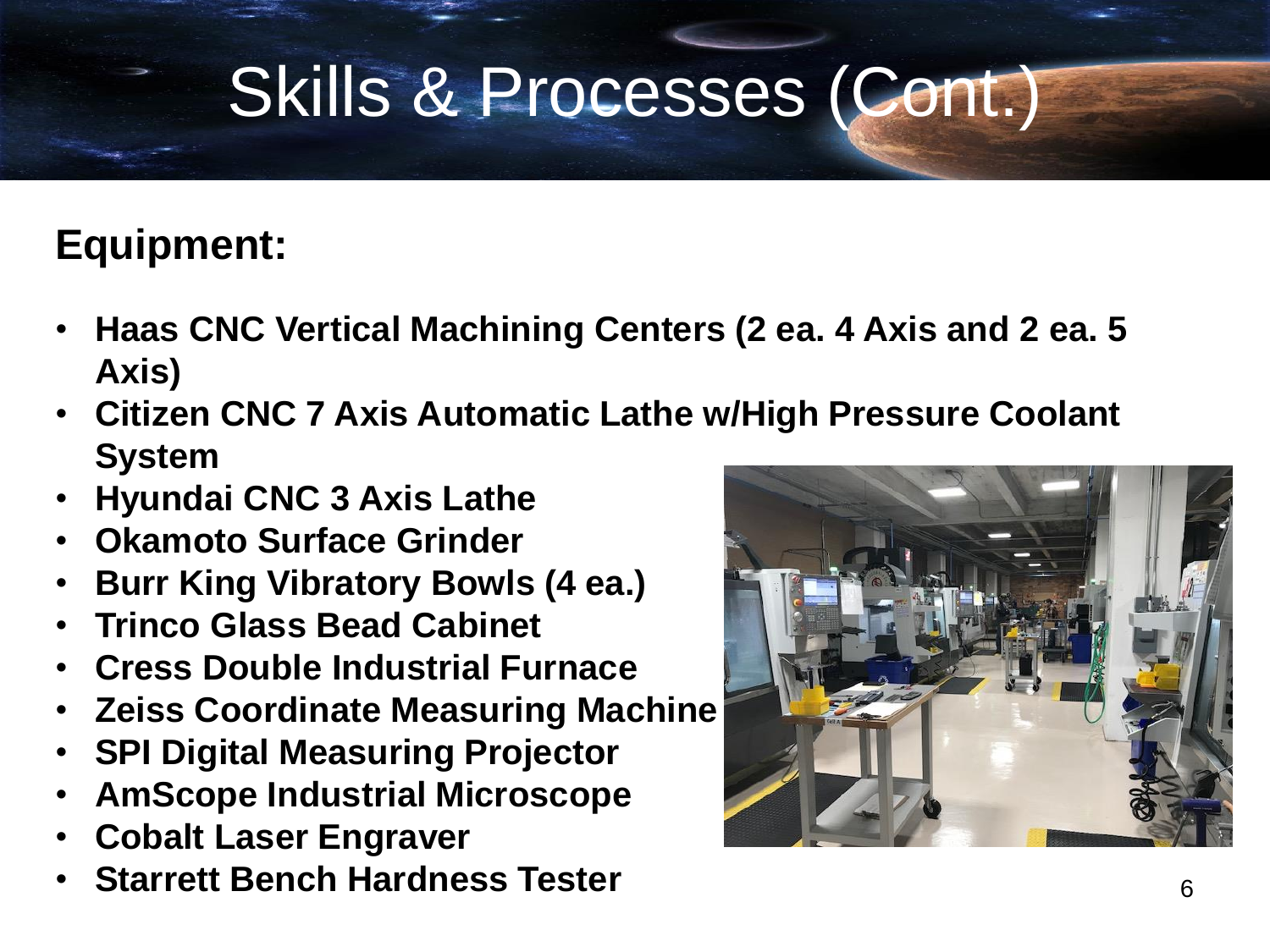### Customers

- **Parker Hannifin**
- **BAE Systems**
- **Aerospace Coatings International**
- **Walther Firearms**
- **U.S. Army**
- **Dealers of Firearms Suppressors**